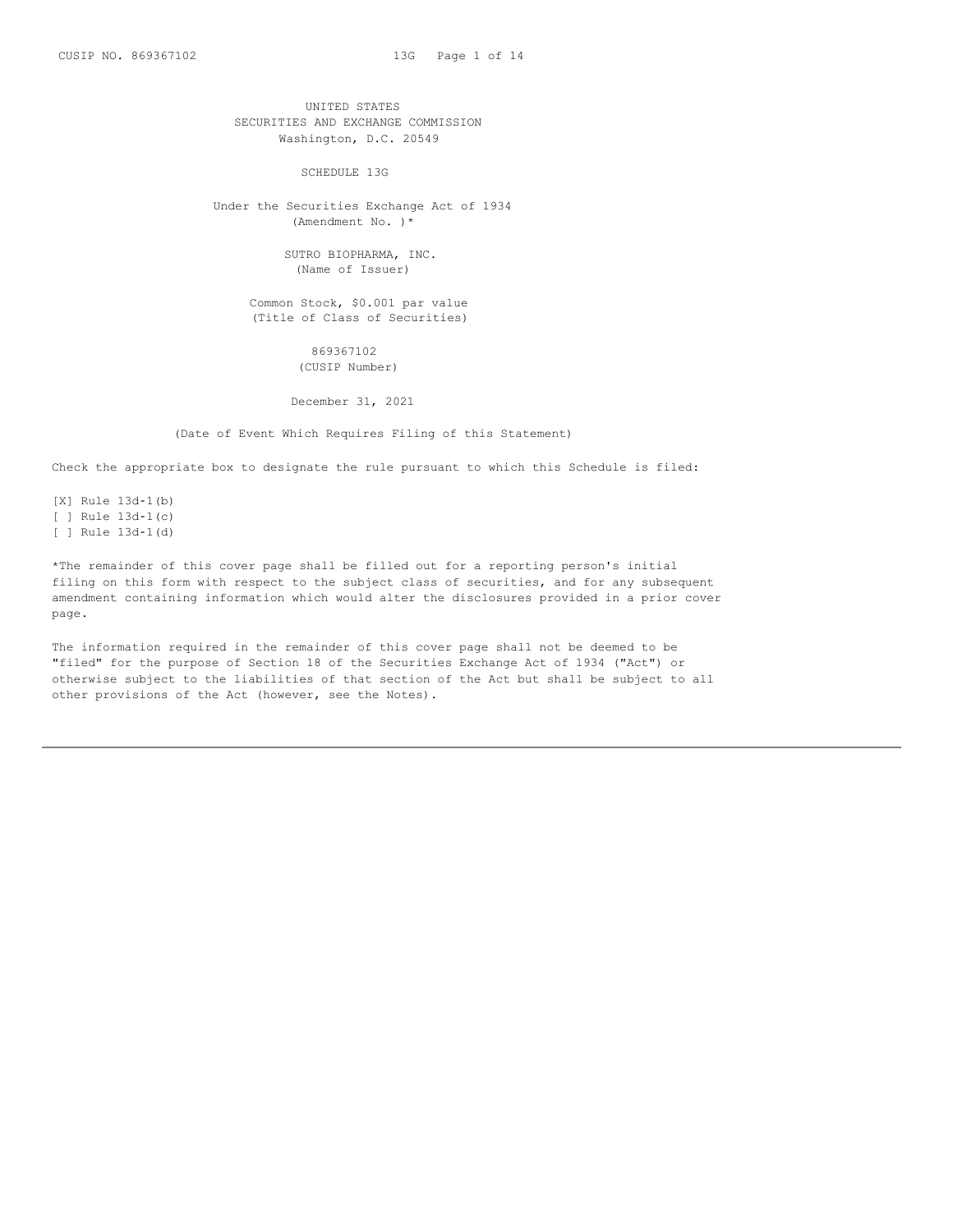- 1. NAMES OF REPORTING PERSONS.
	- Franklin Resources, Inc.
- 2. CHECK THE APPROPRIATE BOX IF A MEMBER OF A GROUP

(a)

- (b) X
- 3. SEC USE ONLY
- 4. CITIZENSHIP OR PLACE OF ORGANIZATION

Delaware

- NUMBER OF SHARES BENEFICIALLY OWNED BY EACH REPORTING PERSON WITH:
- 5. SOLE VOTING POWER

(See Item 4)

6. SHARED VOTING POWER

(See Item 4)

7. SOLE DISPOSITIVE POWER

(See Item 4)

8. SHARED DISPOSITIVE POWER

(See Item 4)

9. AGGREGATE AMOUNT BENEFICIALLY OWNED BY EACH REPORTING PERSON

3,267,947

- 10. CHECK IF THE AGGREGATE AMOUNT IN ROW (9) EXCLUDES CERTAIN SHARES [ ]
- 11. PERCENT OF CLASS REPRESENTED BY AMOUNT IN ROW (9)

7.1%

12. TYPE OF REPORTING PERSON

HC, CO (See Item 4)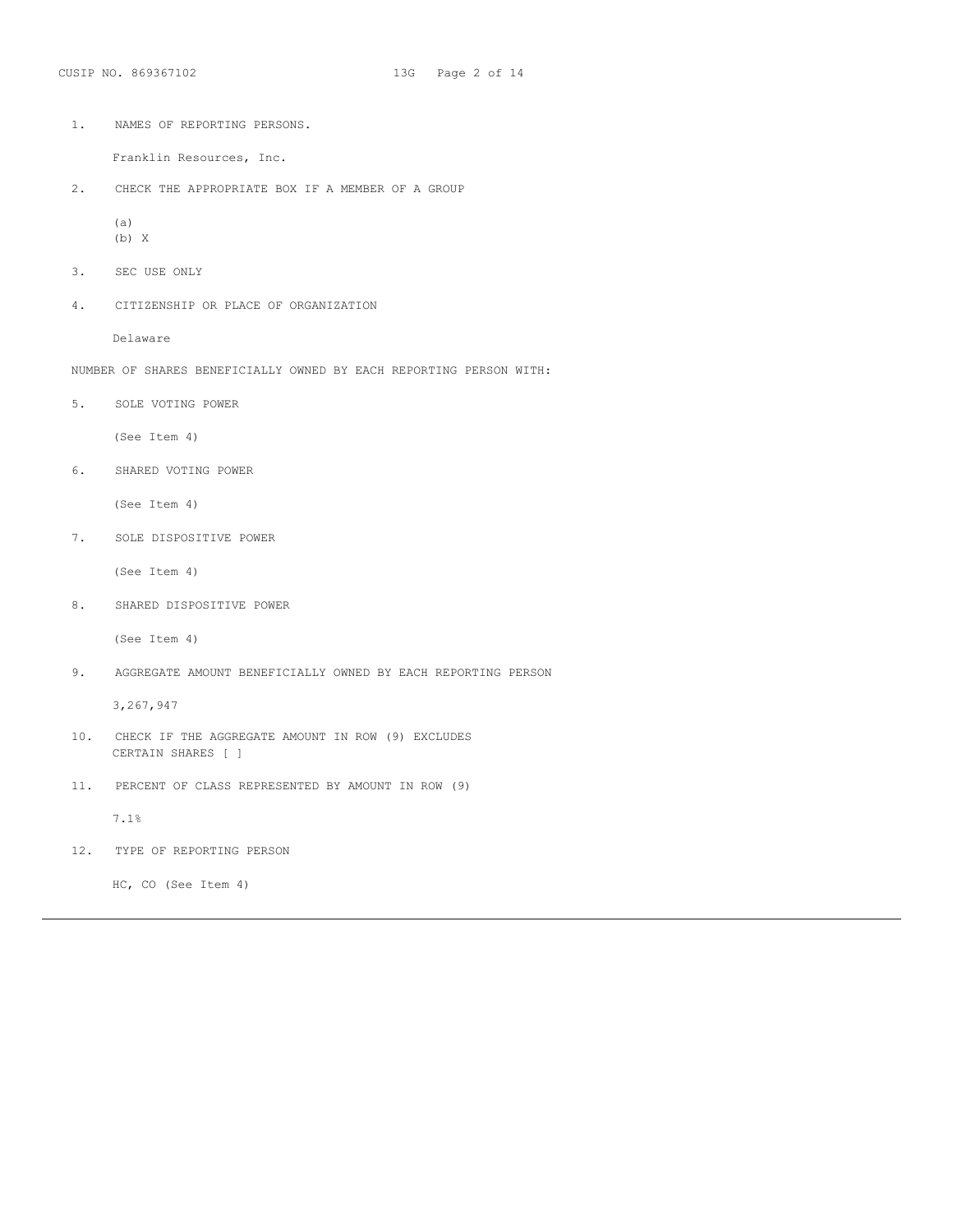1. NAMES OF REPORTING PERSONS.

Charles B. Johnson

2. CHECK THE APPROPRIATE BOX IF A MEMBER OF A GROUP

(a) (b) X

- 3. SEC USE ONLY
- 4. CITIZENSHIP OR PLACE OF ORGANIZATION

USA

NUMBER OF SHARES BENEFICIALLY OWNED BY EACH REPORTING PERSON WITH:

5. SOLE VOTING POWER

(See Item 4)

6. SHARED VOTING POWER

(See Item 4)

7. SOLE DISPOSITIVE POWER

(See Item 4)

8. SHARED DISPOSITIVE POWER

(See Item 4)

9. AGGREGATE AMOUNT BENEFICIALLY OWNED BY EACH REPORTING PERSON

3,267,947

- 10. CHECK IF THE AGGREGATE AMOUNT IN ROW (9) EXCLUDES CERTAIN SHARES [ ]
- 11. PERCENT OF CLASS REPRESENTED BY AMOUNT IN ROW (9)

7.1%

12. TYPE OF REPORTING PERSON

HC, IN (See Item 4)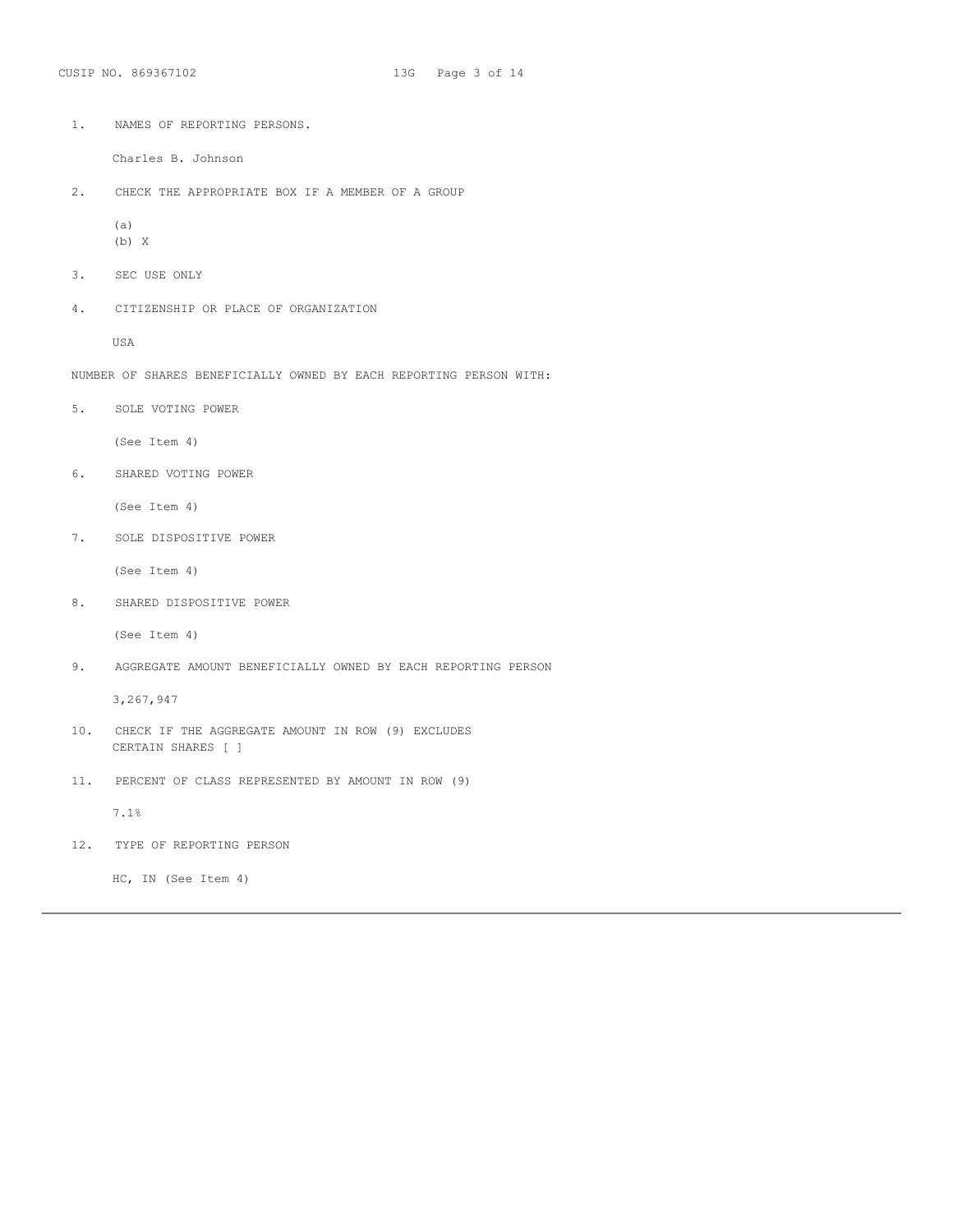1. NAMES OF REPORTING PERSONS.

Rupert H. Johnson, Jr.

2. CHECK THE APPROPRIATE BOX IF A MEMBER OF A GROUP

(a) (b) X

- 3. SEC USE ONLY
- 4. CITIZENSHIP OR PLACE OF ORGANIZATION

USA

NUMBER OF SHARES BENEFICIALLY OWNED BY EACH REPORTING PERSON WITH:

5. SOLE VOTING POWER

(See Item 4)

6. SHARED VOTING POWER

(See Item 4)

7. SOLE DISPOSITIVE POWER

(See Item 4)

8. SHARED DISPOSITIVE POWER

(See Item 4)

9. AGGREGATE AMOUNT BENEFICIALLY OWNED BY EACH REPORTING PERSON

3,267,947

- 10. CHECK IF THE AGGREGATE AMOUNT IN ROW (9) EXCLUDES CERTAIN SHARES [ ]
- 11. PERCENT OF CLASS REPRESENTED BY AMOUNT IN ROW (9)

7.1%

12. TYPE OF REPORTING PERSON

HC, IN (See Item 4)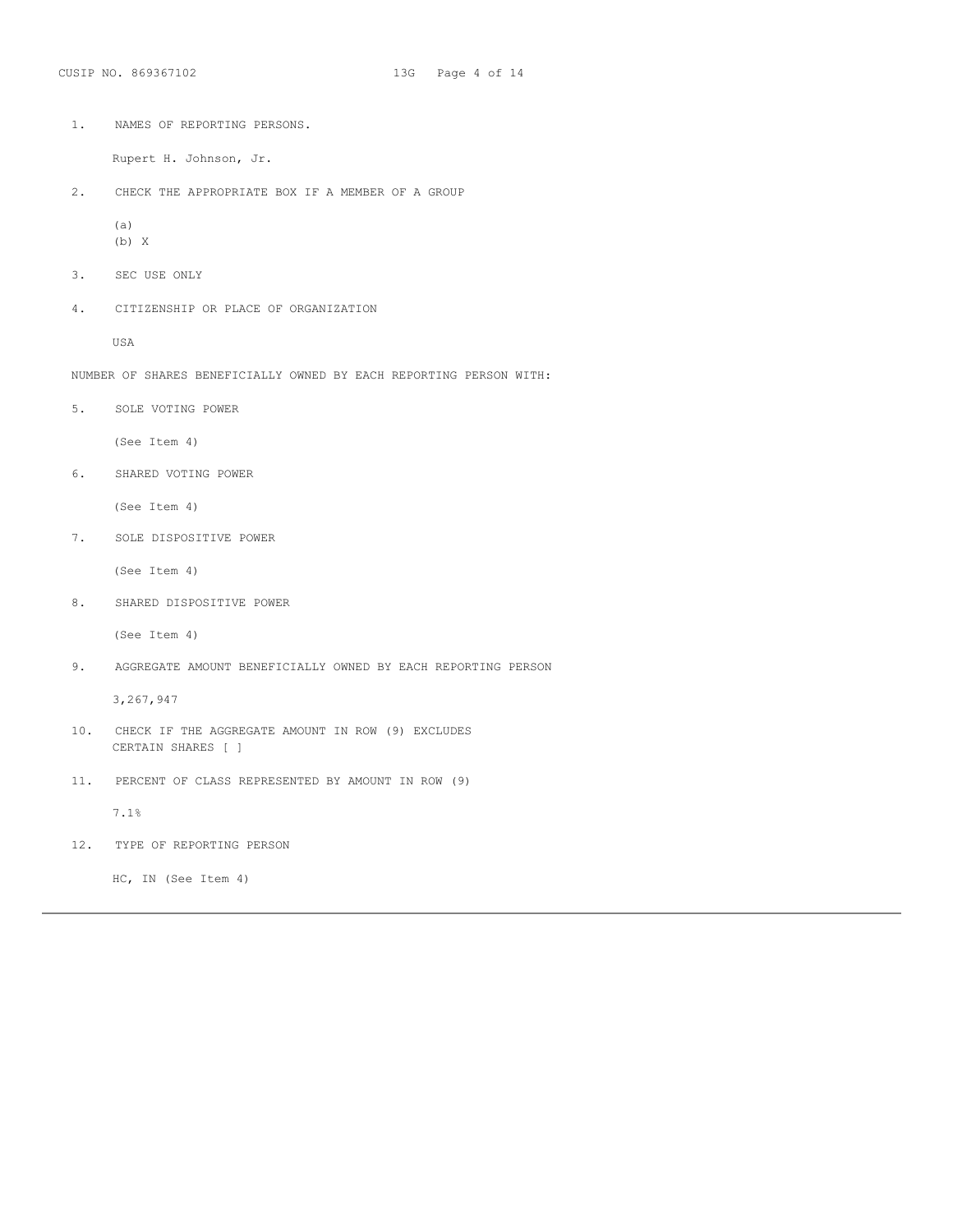- 1. NAMES OF REPORTING PERSONS.
	- Franklin Advisers, Inc.
- 2. CHECK THE APPROPRIATE BOX IF A MEMBER OF A GROUP

(a)

- (b) X
- 3. SEC USE ONLY
- 4. CITIZENSHIP OR PLACE OF ORGANIZATION

California

NUMBER OF SHARES BENEFICIALLY OWNED BY EACH REPORTING PERSON WITH:

5. SOLE VOTING POWER

3,249,328

6. SHARED VOTING POWER

 $\Omega$ 

7. SOLE DISPOSITIVE POWER

3,249,328

8. SHARED DISPOSITIVE POWER

0

9. AGGREGATE AMOUNT BENEFICIALLY OWNED BY EACH REPORTING PERSON

3,249,328

- 10. CHECK IF THE AGGREGATE AMOUNT IN ROW (9) EXCLUDES CERTAIN SHARES [ ]
- 11. PERCENT OF CLASS REPRESENTED BY AMOUNT IN ROW (9)

7.0%

12. TYPE OF REPORTING PERSON

IA, CO (See Item 4)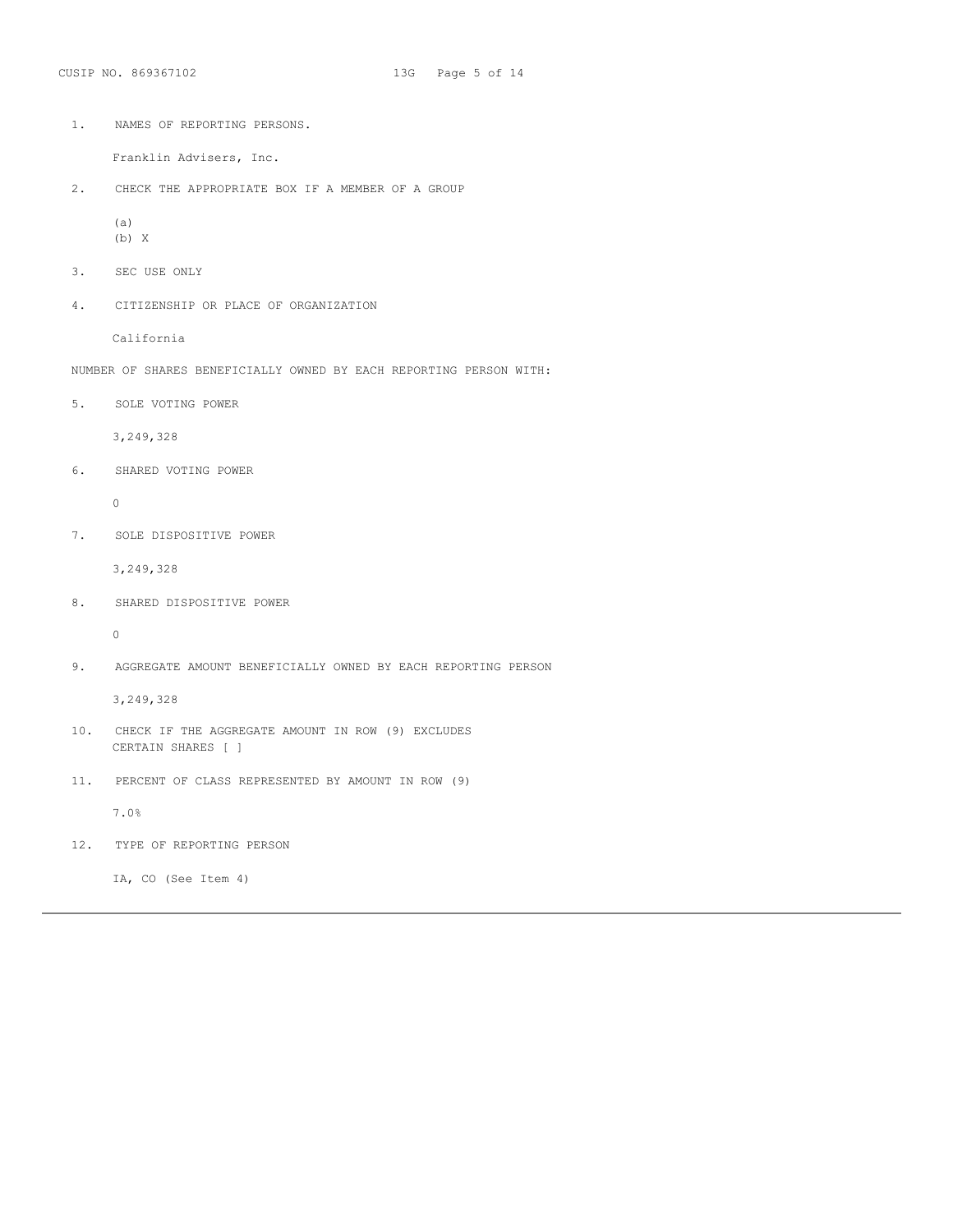```
Item 1.
(a) Name of Issuer
     SUTRO BIOPHARMA, INC.
(b) Address of Issuer's Principal Executive Offices
     111 Oyster Point Blvd.
      South San Francisco, CA 94080
Item 2.
(a) Name of Person Filing
     (i): Franklin Resources, Inc.
     (ii): Charles B. Johnson
     (iii): Rupert H. Johnson, Jr.
     (iv): Franklin Advisers, Inc.
(b) Address of Principal Business Office or, if none, Residence
```
- (i), (ii), and (iii): One Franklin Parkway San Mateo, CA 94403-1906 (iv): One Franklin Parkway
- San Mateo, CA 94403-1906
- (c) Citizenship
	- (i): Delaware
	- (ii) and (iii): USA
	- (iv): California
- (d) Title of Class of Securities

Common Stock, \$0.001 par value

(e) CUSIP Number

869367102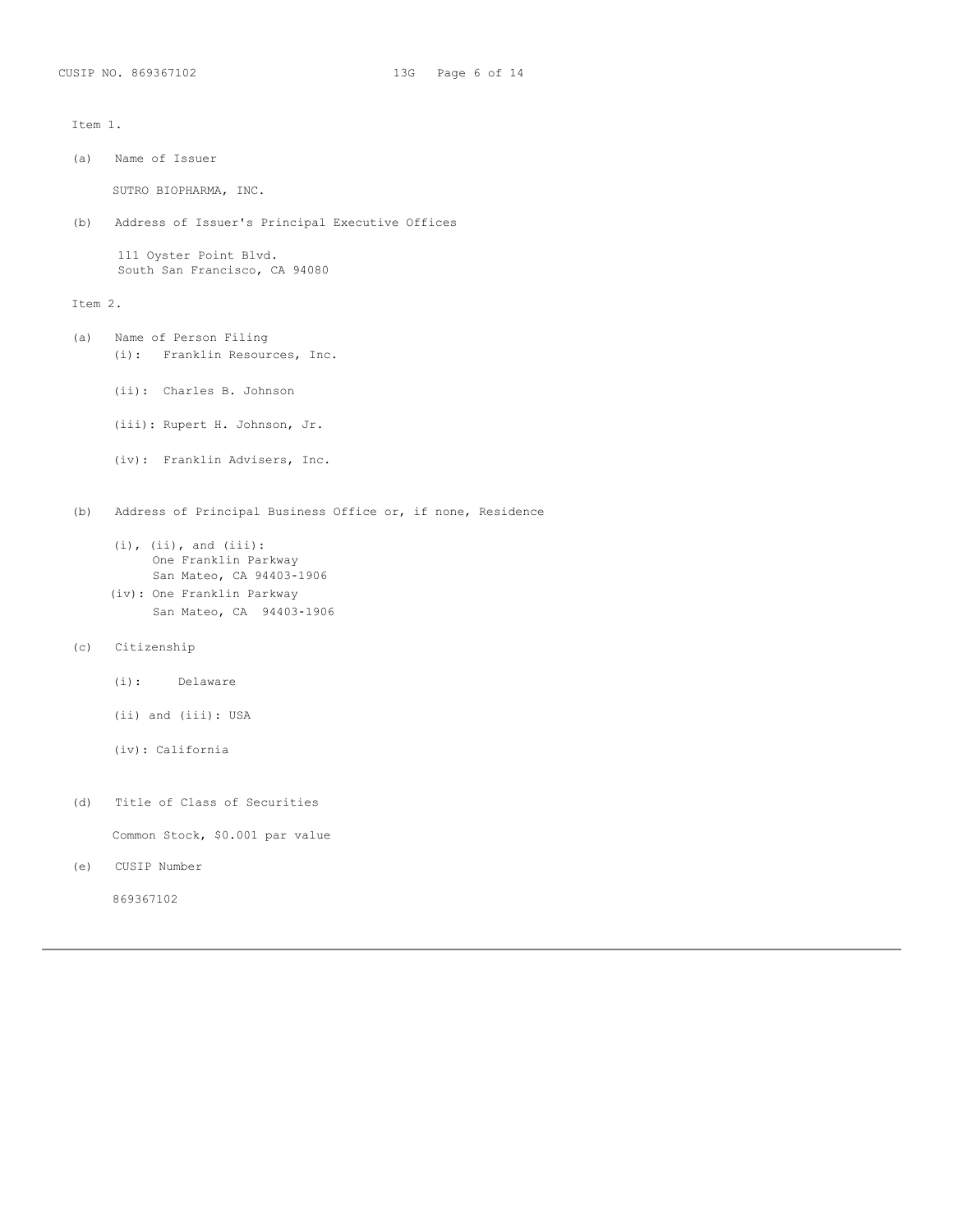- Item 3. If this statement is filed pursuant to  $\S240.13d-1(b)$  or  $240.13d-2(b)$  or (c), check whether the person filing is a:
	- (a) [ ] Broker or dealer registered under section 15 of the Act (15 U.S.C. 78o).
	- (b)  $[ ]$  Bank as defined in section 3(a)(6) of the Act (15 U.S.C. 78c).
	- (c) [ ] Insurance company as defined in section 3(a)(19) of the Act (15 U.S.C. 78c).
	- (d) [ ] Investment company registered under section 8 of the Investment Company Act of 1940 (15 U.S.C 80a‑8).
	- (e) [X] An investment adviser in accordance with  $$240.13d-1(b)(1(ii)(E);$
	- (f) [ ] An employee benefit plan or endowment fund in accordance with  $$240.13d-1(b)(1)(ii)(F);$
	- (g) [X] A parent holding company or control person in accordance with §240.13d-1(b)(1)(ii)(G);
	- (h) [ ] A savings associations as defined in Section 3(b) of the Federal Deposit Insurance Act (12 U.S.C. 1813);
	- (i) [ ] A church plan that is excluded from the definition of an investment company under section 3(c)(14) of the Investment Company Act of 1940 (15 U.S.C. 80a‑3);
	- (j) [ ] A non-U.S. institution in accordance with  $$240.13d-1(b)$  (ii)(J);
	- (k)  $[ ]$  Group, in accordance with  $$240.13d 1(b) (1) (ii) (K)$ .

If filing as a non-U.S. institution in accordance with  $$240.13d-1(b)(1)(ii)$  (J). please specify the type of institution:

#### Item 4. Ownership

The securities reported herein are beneficially owned by one or more open or closed end investment companies or other managed accounts that are investment management clients of investment managers that are direct and indirect subsidiaries (each, an "Investment Management Subsidiary" and, collectively, the "Investment Management Subsidiaries") of Franklin Resources Inc. ("FRI"), including the Investment Management Subsidiaries listed in this Item 4. When an investment management contract (including a sub advisory agreement) delegates to an Investment Management Subsidiary investment discretion or voting power over the securities held in the investment advisory accounts that are subject to that agreement, FRI treats the Investment Management Subsidiary as having sole investment discretion or voting authority, as the case may be, unless the agreement specifies otherwise. Accordingly, each Investment Management Subsidiary reports on Schedule 13G that it has sole investment discretion and voting authority over the securities covered by any such investment management agreement, unless otherwise noted in this Item 4. As a result, for purposes of Rule 13d-3 under the Act, the Investment Management Subsidiaries listed in this Item 4 may be deemed to be the beneficial owners of the securities reported in this Schedule 13G.

Beneficial ownership by Investment Management Subsidiaries and other FRI affiliates is being reported in conformity with the guidelines articulated by the SEC staff in Release No. 34‑39538 (January 12, 1998) (the "1998 Release") relating to organizations, such as FRI, where related entities exercise voting and investment powers over the securities being reported independently from each other. The voting and investment powers held by each of FRI's affiliates whose ownership of securities is disaggregated from that of FRI in accordance with the 1998 Release ("FRI Disaggregated Affiliates") are exercised independently from FRI and from all other Investment Management Subsidiaries (FRI, its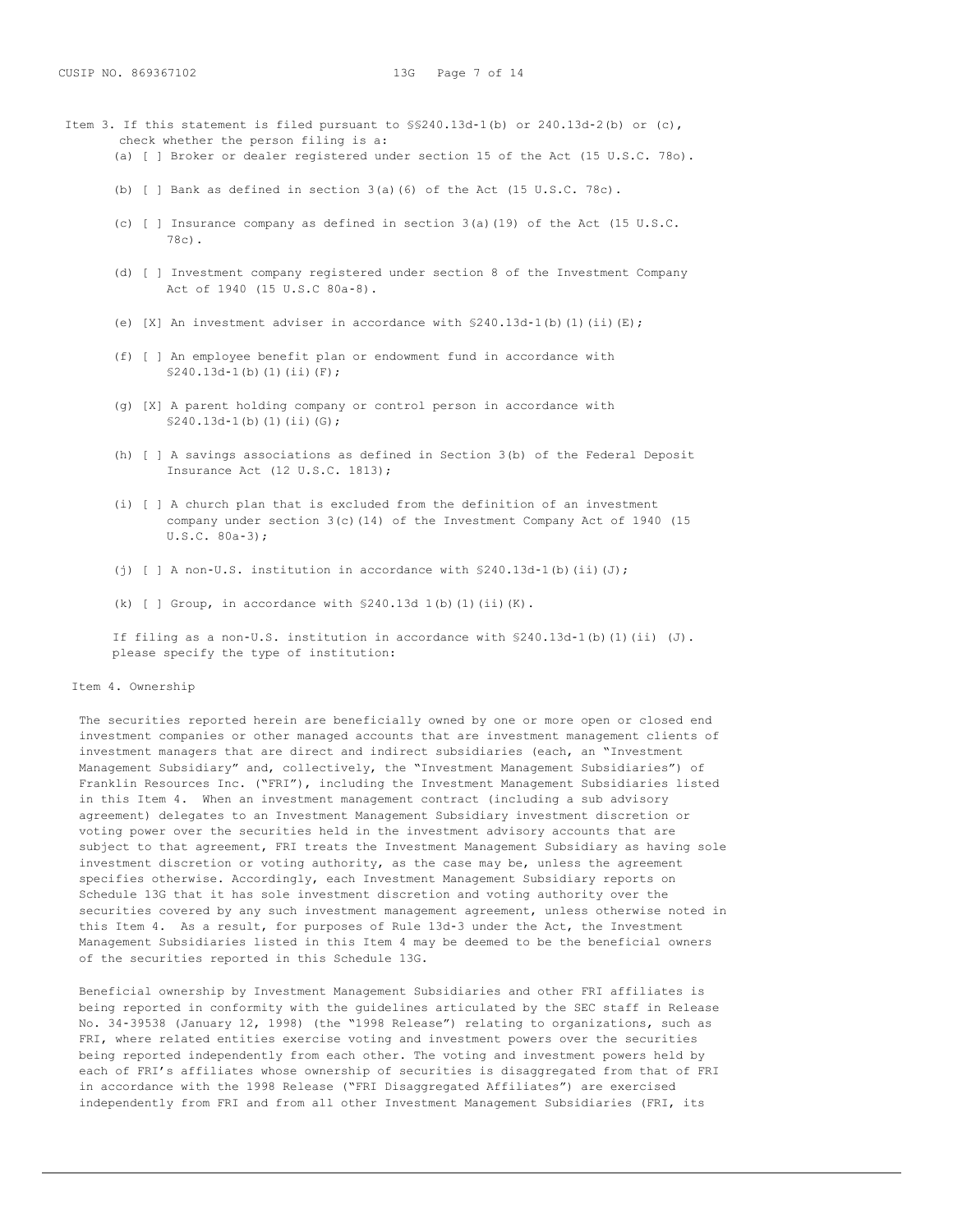affiliates and the Investment Management Subsidiaries other than FRI Disaggregated Affiliates are collectively, "FRI Aggregated Affiliates"). Furthermore, internal policies and procedures of, on the one hand, FRI Disaggregated Affiliates, and, on the other hand, FRI establish informational barriers that prevent the flow among, on the one hand, FRI Disaggregated Affiliates (including preventing the flow between such entities), and, on the other hand, the FRI Aggregated Affiliates of information that relates to the voting and investment powers over the securities owned by their respective investment management clients. Consequently, FRI Disaggregated Affiliates report the securities over which they hold investment and voting power separately from the FRI Aggregated Affiliates for purposes of Section 13 of the Act.

Charles B. Johnson and Rupert H. Johnson, Jr. (the "Principal Shareholders") each own in excess of 10% of the outstanding common stock of FRI and are the principal stockholders of FRI. FRI and the Principal Shareholders may be deemed to be, for purposes of Rule 13d-3 under the Act, the beneficial owners of securities held by persons and entities for whom or for which FRI subsidiaries provide investment management services. The number of shares that may be deemed to be beneficially owned and the percentage of the class of which such shares are a part are reported in Items 9 and 11 of the cover pages for FRI and each of the Principal Shareholders. FRI, the Principal Shareholders and each of the Investment Management Subsidiaries disclaim any pecuniary interest in any of such securities. In addition, the filing of this Schedule 13G on behalf of the Principal Shareholders, FRI and the FRI Aggregated Affiliates, as applicable, should not be construed as an admission that any of them is, and each of them disclaims that it is, the beneficial owner, as defined in Rule 13d‑3, of any of the securities reported in this Schedule 13G.

FRI, the Principal Shareholders, and each of the Investment Management Subsidiaries believe that they are not a "group" within the meaning of Rule 13d-5 under the Act and that they are not otherwise required to attribute to each other the beneficial ownership of the securities held by any of them or by any persons or entities for whom or for which the Investment Management Subsidiaries provide investment management services.

(a) Amount beneficially owned:

3,267,947

- (b) Percent of class:
	- 7.1%
- (c) Number of shares as to which the person has:
	- (i) Sole power to vote or to direct the vote

| Franklin Resources, Inc.:              |           |
|----------------------------------------|-----------|
| Charles B. Johnson:                    |           |
| Rupert H. Johnson, Jr.:                |           |
| Fiduciary Trust International LLC:     | 82        |
| Franklin Advisers, Inc.:               | 3.249.328 |
| Fiduciary Trust Company International: | 18,537    |
|                                        |           |

(ii) Shared power to vote or to direct the vote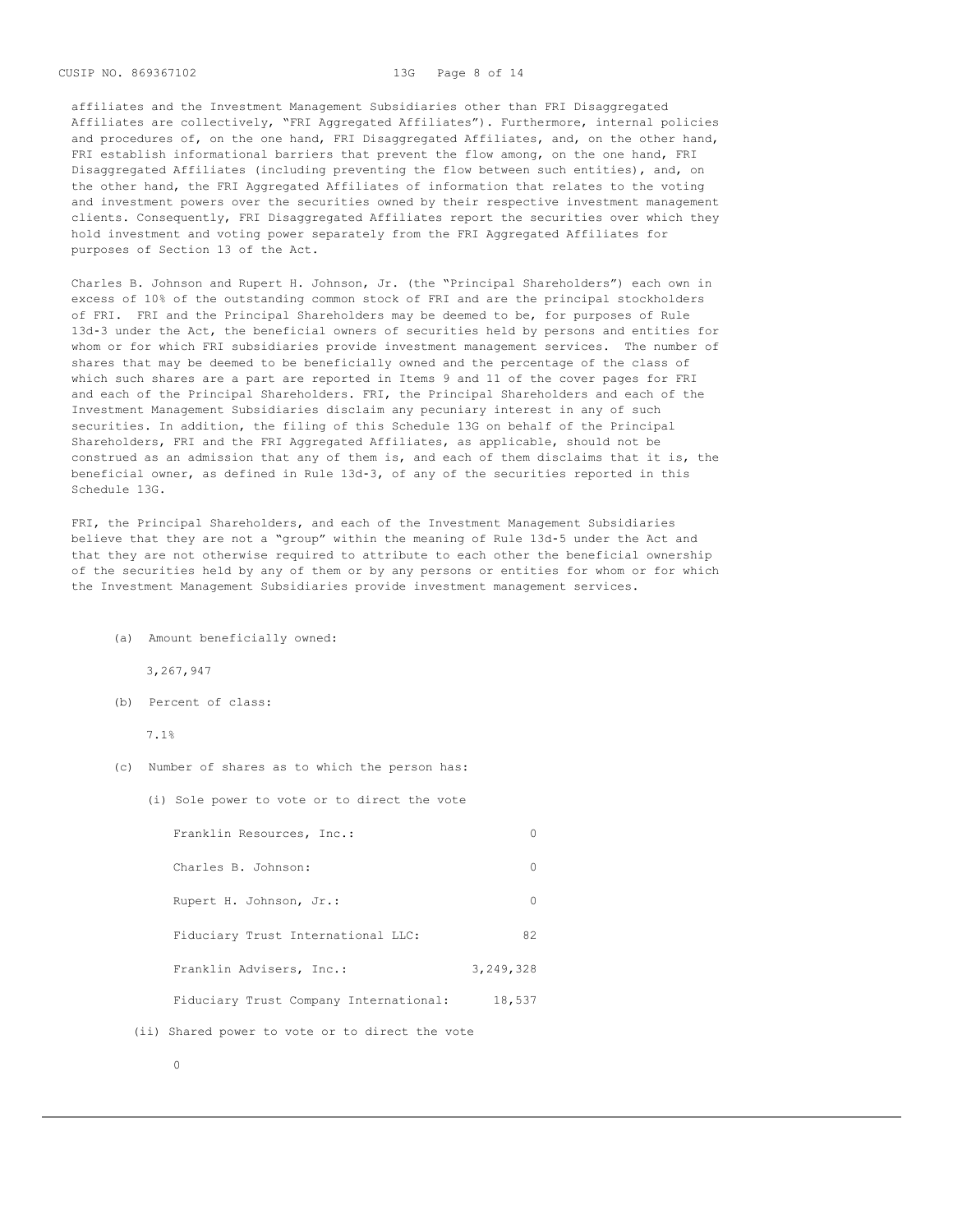(iii) Sole power to dispose or to direct the disposition of

| Franklin Resources, Inc.:              |           |
|----------------------------------------|-----------|
| Charles B. Johnson:                    |           |
| Rupert H. Johnson, Jr.:                |           |
| Franklin Advisers, Inc.:               | 3,249,328 |
| Fiduciary Trust Company International: | 18,537    |
| Fiduciary Trust International LLC:     | 82        |

(iv) Shared power to dispose or to direct the disposition of

 $\Omega$ 

Item 5. Ownership of Five Percent or Less of a Class

If this statement is being filed to report the fact that as of the date hereof the reporting person has ceased to be the beneficial owner of more than five percent of the class of securities, check the following [ ].

Item 6. Ownership of More than Five Percent on Behalf of Another Person

The clients of the Investment Management Subsidiaries, including investment companies registered under the Investment Company Act of 1940 and other managed accounts, have the right to receive or power to direct the receipt of dividends from, and the proceeds from the sale of, the securities reported herein.

Item 7. Identification and Classification of the Subsidiary Which Acquired the Security Being Reported on By the Parent Holding Company

See Attached Exhibit C

Item 8. Identification and Classification of Members of the Group

Not Applicable

Item 9. Notice of Dissolution of Group

Not Applicable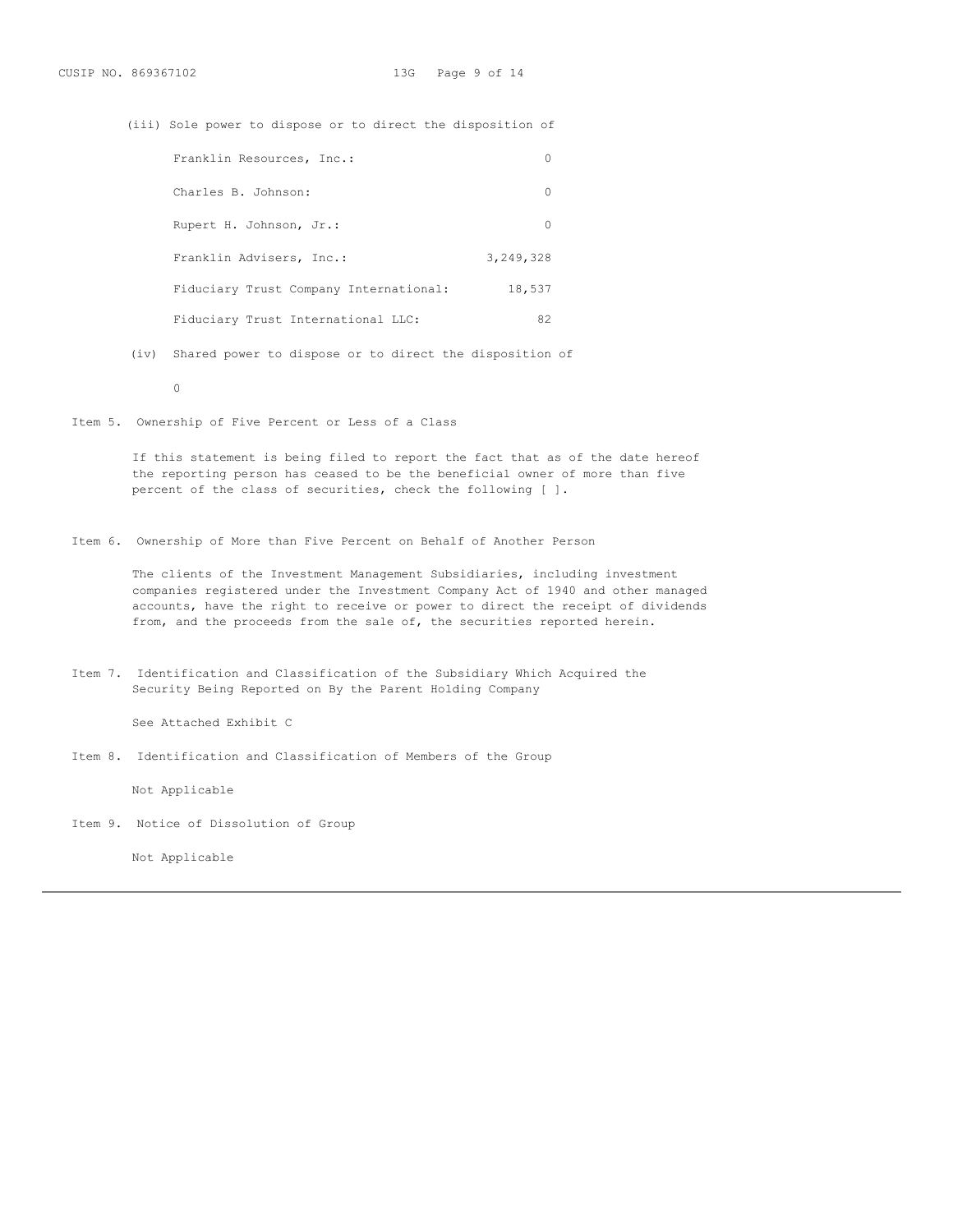CUSIP NO. 869367102 13G Page 10 of 14

Item 10. Certification

By signing below I certify that, to the best of my knowledge and belief, the securities referred to above were acquired and are held in the ordinary course of business and were not acquired and are not held for the purpose of or with the effect of changing or influencing the control of the issuer of the securities and were not acquired and are not held in connection with or as a participant in any transaction having that purpose or effect, other than activities solely in connection with a nomination under § 240.14a‑11.

This report shall not be construed as an admission by the persons filing the report that they are the beneficial owner of any securities covered by this report.

Exhibits.

Exhibit A Joint Filing Agreement Exhibit B Limited Powers of Attorney for Section 13 Reporting Obligations Exhibit C Item 7 Identification and Classification of Subsidiaries

SIGNATURE

After reasonable inquiry and to the best of my knowledge and belief, I certify that the information set forth in this statement is true, complete and correct.

Dated: January 24, 2022

Franklin Resources, Inc.

Charles B. Johnson

Rupert H. Johnson, Jr.

By: /s/LORI A. WEBER

‑‑‑‑‑‑‑‑‑‑‑‑‑‑‑‑‑‑‑‑‑‑‑‑‑‑‑‑‑ Lori A. Weber Assistant Secretary of Franklin Resources, Inc. Attorney‑in‑Fact for Charles B. Johnson pursuant to Power of Attorney attached to this Schedule 13G

Attorney-in-Fact for Rupert H. Johnson, Jr. pursuant to Power of Attorney attached to this Schedule 13G

Franklin Advisers, Inc.

#### By: /s/VIRGINIA E. ROSAS

‑‑‑‑‑‑‑‑‑‑‑‑‑‑‑‑‑‑‑‑‑‑‑‑‑‑‑‑‑ Virginia E. Rosas Secretary of Franklin Advisers, Inc.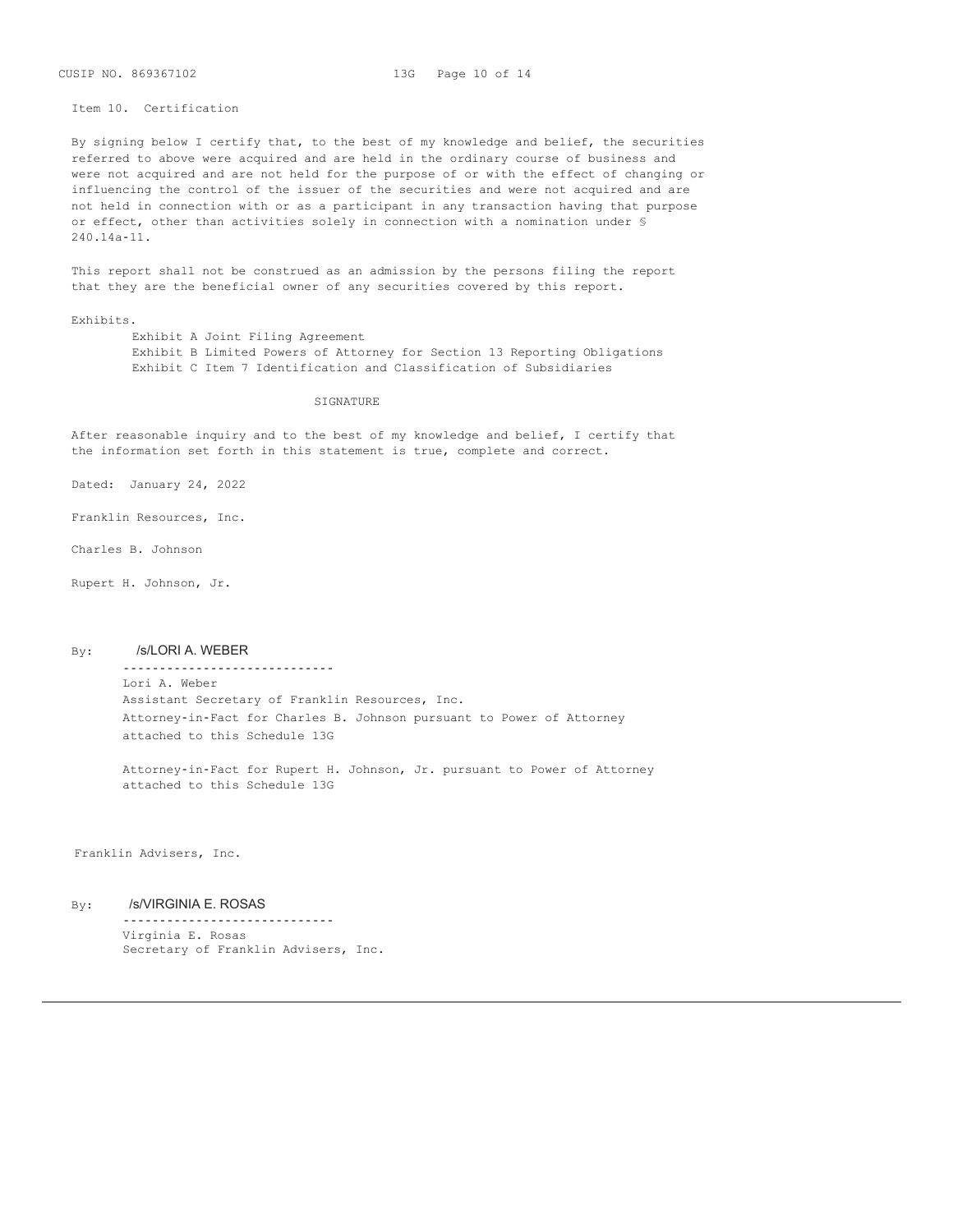EXHIBIT A

### JOINT FILING AGREEMENT

In accordance with Rule 13d-1(k) under the Securities Exchange Act of 1934, as amended, the undersigned hereby agree to the joint filing with each other of the attached statement on Schedule 13G and to all amendments to such statement and that such statement and all amendments to such statement are made on behalf of each of them.

IN WITNESS WHEREOF, the undersigned have executed this agreement on January 24, 2022.

Franklin Resources, Inc.

Charles B. Johnson

Rupert H. Johnson, Jr.

## By: /s/LORI A. WEBER

‑‑‑‑‑‑‑‑‑‑‑‑‑‑‑‑‑‑‑‑‑‑‑‑‑‑‑‑‑ Lori A. Weber Assistant Secretary of Franklin Resources, Inc. Attorney-in-Fact for Charles B. Johnson pursuant to Power of Attorney attached to this Schedule 13G

Attorney-in-Fact for Rupert H. Johnson, Jr. pursuant to Power of Attorney attached to this Schedule 13G

Franklin Advisers, Inc.

## By: /s/VIRGINIA E. ROSAS

‑‑‑‑‑‑‑‑‑‑‑‑‑‑‑‑‑‑‑‑‑‑‑‑‑‑‑‑‑ Virginia E. Rosas Secretary of Franklin Advisers, Inc.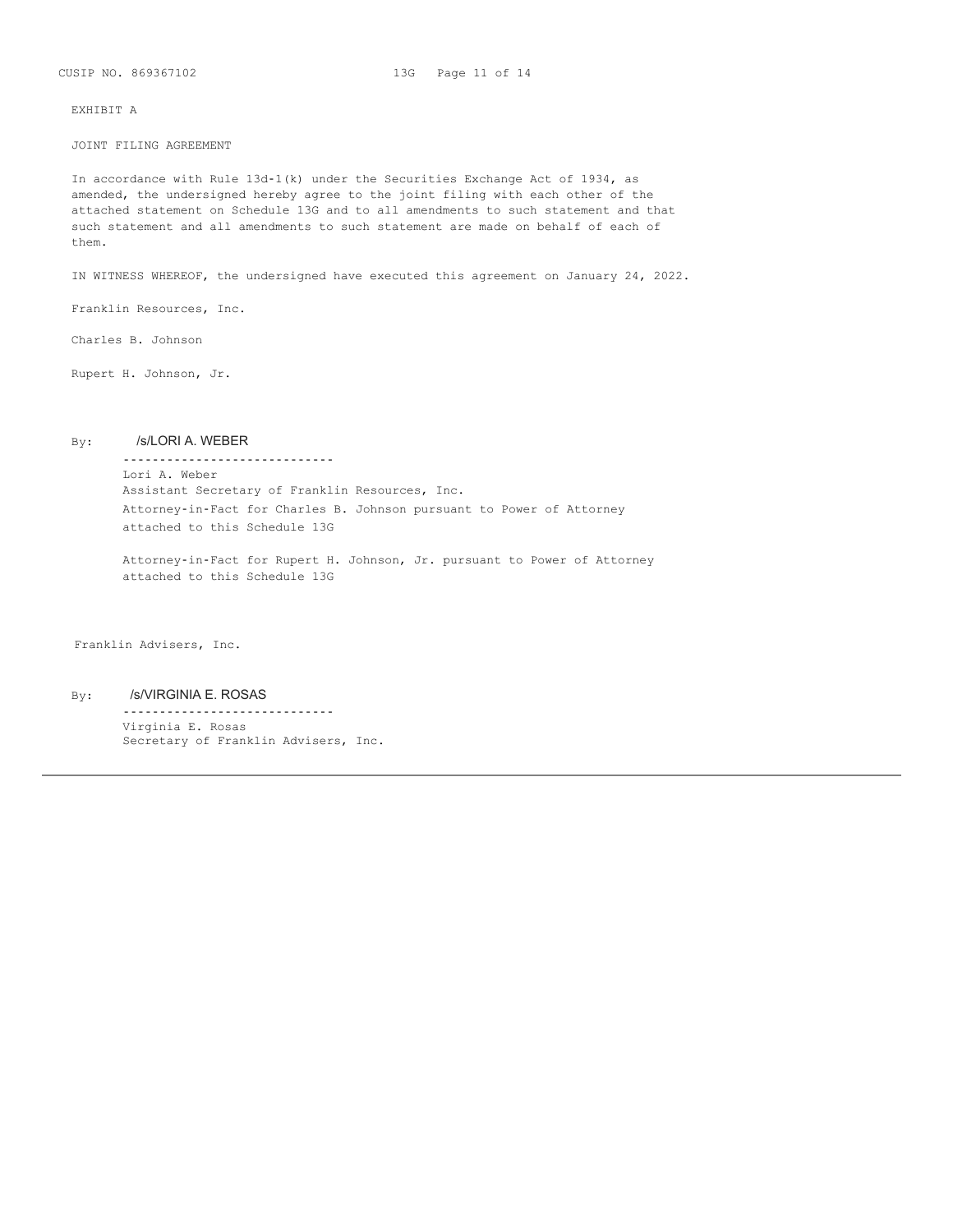# EXHIBIT B LIMITED POWER OF ATTORNEY

FOR SECTION 13 AND 16 REPORTING OBLIGATIONS

Know all by these presents, that the undersigned hereby makes, constitutes and appoints each of Alison E. Baur, Steven J. Gray, Beth McAuley O'Malley, Thomas C. Merchant, Kimberly H. Novotny, Virginia E. Rosas, Navid J. Tofigh and Lori A. Weber each acting individually, as the undersigned's true and lawful attorney-in-fact, with full power and authority as hereinafter described on behalf of and in the name, place and stead of the undersigned to:

1. prepare, execute, acknowledge, deliver and file Forms ID, Schedules 13D and 13G, and Forms 3, 4 and 5 (including any amendments thereto and any related documentation) with the United States Securities and Exchange Commission and any national securities exchanges relating to Franklin Resources, Inc. ("FRI") and/or any registered closed-end company to which an affiliate of FRI is an investment adviser (each, a "Reporting Entity"), as considered necessary or advisable under Regulation S‑T and Sections 13(d) and 16(a) of the Securities Exchange Act of 1934 and the rules and regulations promulgated thereunder, as amended from time to time (the "Exchange Act"); and

2. seek or obtain, as the undersigned's representative and on the undersigned's behalf, information on transactions in the securities of any Reporting Entity from any person, including brokers, employee benefit plan administrators and trustees, and the undersigned hereby authorizes any such person to release any such information to the undersigned and approves and ratifies any such release of information; and

3. perform any and all other acts which in the discretion of such attorney-in-fact are necessary or desirable for and on behalf of the undersigned in connection with the foregoing. The undersigned acknowledges that:

1. this Limited Power of Attorney authorizes, but does not require, each such attorney-in-fact to act in their discretion on information provided to such attorney-in-fact without independent verification of such information;

2. any documents prepared and/or executed by any such attorney-in-fact on behalf of the undersigned pursuant to this Limited Power of Attorney will be in such form and will contain such information and disclosure as such attorney-in-fact, in his or her discretion, deems necessary or desirable;

3. none of FRI, any Reporting Entity nor any of such attorneys-in-fact assumes (i) any liability for the undersigned's responsibility to comply with the requirements of the Exchange Act, (ii) any liability of the undersigned for any failure to comply with such requirements, or (iii) any obligation or liability of the undersigned for profit disgorgement under Section 16(b) of the Exchange Act; and

4. this Limited Power of Attorney does not relieve the undersigned from responsibility for compliance with the undersigned's obligations under the Exchange Act, including without limitation, the reporting requirements under Section 16 of the Exchange Act.

The undersigned hereby gives and grants each of the foregoing attorneys-in-fact full power and authority to do and perform all and every act and thing whatsoever requisite, necessary or appropriate to be done in and about the foregoing matters as fully to all intents and purposes as the undersigned might or could do if present, hereby ratifying all that each such attorney-in-fact of, for and on behalf of the undersigned, shall lawfully do or cause to be done by virtue of this Limited Power of Attorney, and indemnifies each of the foregoing attorneys-in-fact against any loss of any nature whatsoever arising in connection therewith.

This Limited Power of Attorney shall remain in full force and effect until revoked by the undersigned in a signed writing delivered to each such attorney-in-fact.

IN WITNESS WHEREOF, the undersigned has caused this Limited Power of Attorney to be executed as of this 16th day of August, 2021.

> /s/CHARLES B. JOHNSON Signature Charles B. Johnson Print Name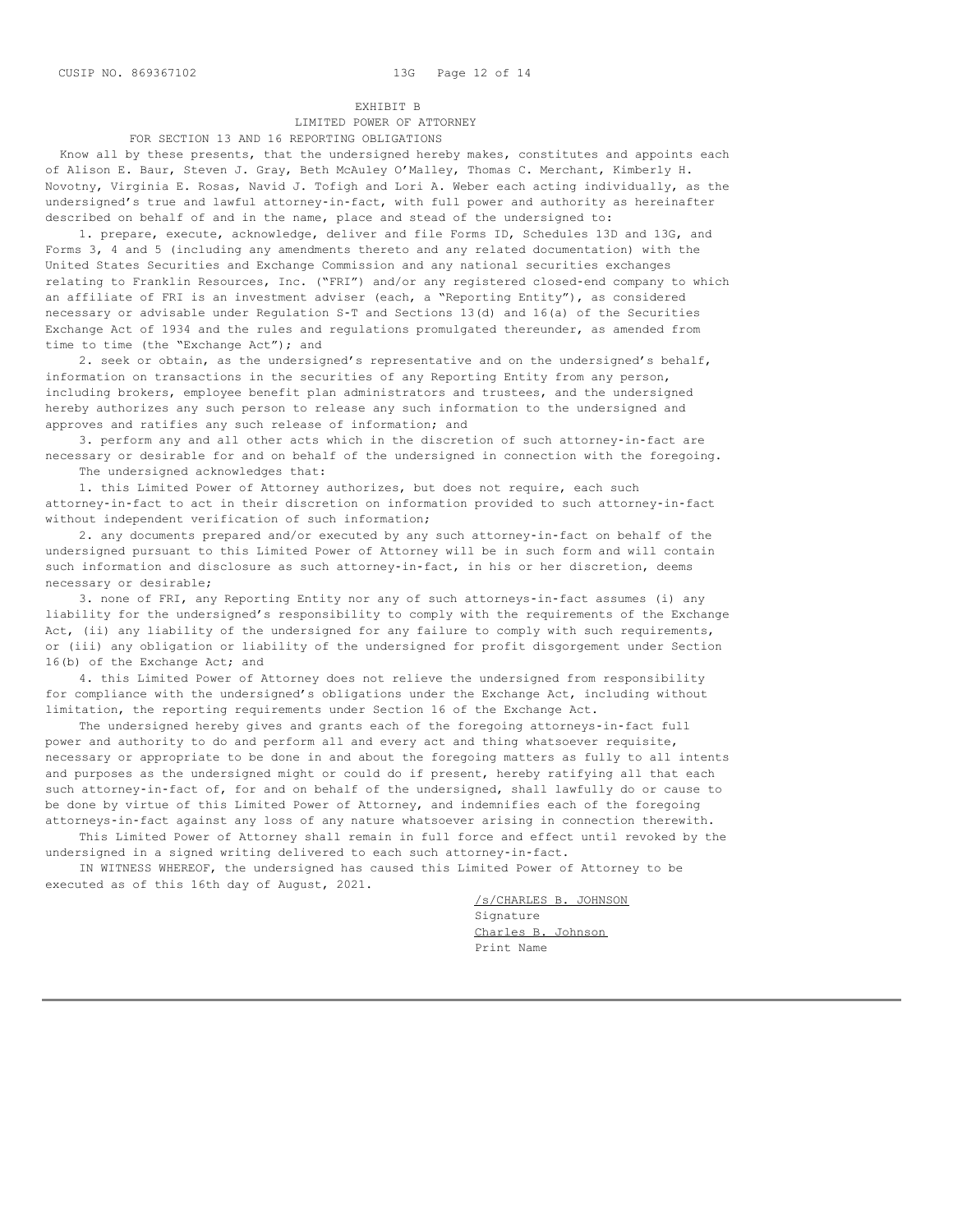#### LIMITED POWER OF ATTORNEY

FOR SECTION 13 AND 16 REPORTING OBLIGATIONS

Know all by these presents, that the undersigned hereby makes, constitutes and appoints each of Alison E. Baur, Steven J. Gray, Beth McAuley O'Malley, Thomas C. Merchant, Kimberly H. Novotny, Virginia E. Rosas, Navid J. Tofigh and Lori A. Weber each acting individually, as the undersigned's true and lawful attorney-in-fact, with full power and authority as hereinafter described on behalf of and in the name, place and stead of the undersigned to:

1. prepare, execute, acknowledge, deliver and file Forms ID, Schedules 13D and 13G, and Forms 3, 4 and 5 (including any amendments thereto and any related documentation) with the United States Securities and Exchange Commission and any national securities exchanges relating to Franklin Resources, Inc. ("FRI") and/or any registered closed-end company to which an affiliate of FRI is an investment adviser (each, a "Reporting Entity"), as considered necessary or advisable under Regulation S‑T and Sections 13(d) and 16(a) of the Securities Exchange Act of 1934 and the rules and regulations promulgated thereunder, as amended from time to time (the "Exchange Act"); and

2. seek or obtain, as the undersigned's representative and on the undersigned's behalf, information on transactions in the securities of any Reporting Entity from any person, including brokers, employee benefit plan administrators and trustees, and the undersigned hereby authorizes any such person to release any such information to the undersigned and approves and ratifies any such release of information; and

3. perform any and all other acts which in the discretion of such attorney-in-fact are necessary or desirable for and on behalf of the undersigned in connection with the foregoing. The undersigned acknowledges that:

1. this Limited Power of Attorney authorizes, but does not require, each such attorney-in-fact to act in their discretion on information provided to such attorney-in-fact without independent verification of such information;

2. any documents prepared and/or executed by any such attorney-in-fact on behalf of the undersigned pursuant to this Limited Power of Attorney will be in such form and will contain such information and disclosure as such attorney-in-fact, in his or her discretion, deems necessary or desirable;

3. none of FRI, any Reporting Entity nor any of such attorneys-in-fact assumes (i) any liability for the undersigned's responsibility to comply with the requirements of the Exchange Act, (ii) any liability of the undersigned for any failure to comply with such requirements, or (iii) any obligation or liability of the undersigned for profit disgorgement under Section 16(b) of the Exchange Act; and

4. this Limited Power of Attorney does not relieve the undersigned from responsibility for compliance with the undersigned's obligations under the Exchange Act, including without limitation, the reporting requirements under Section 16 of the Exchange Act.

The undersigned hereby gives and grants each of the foregoing attorneys-in-fact full power and authority to do and perform all and every act and thing whatsoever requisite, necessary or appropriate to be done in and about the foregoing matters as fully to all intents and purposes as the undersigned might or could do if present, hereby ratifying all that each such attorney-in-fact of, for and on behalf of the undersigned, shall lawfully do or cause to be done by virtue of this Limited Power of Attorney, and indemnifies each of the foregoing attorneys-in-fact against any loss of any nature whatsoever arising in connection therewith.

This Limited Power of Attorney shall remain in full force and effect until revoked by the undersigned in a signed writing delivered to each such attorney-in-fact.

IN WITNESS WHEREOF, the undersigned has caused this Limited Power of Attorney to be executed as of this 16th day of August, 2021.

/s/RUPERT H. JOHNSON, JR.

Signature Rupert H. Johnson, Jr. Print Name